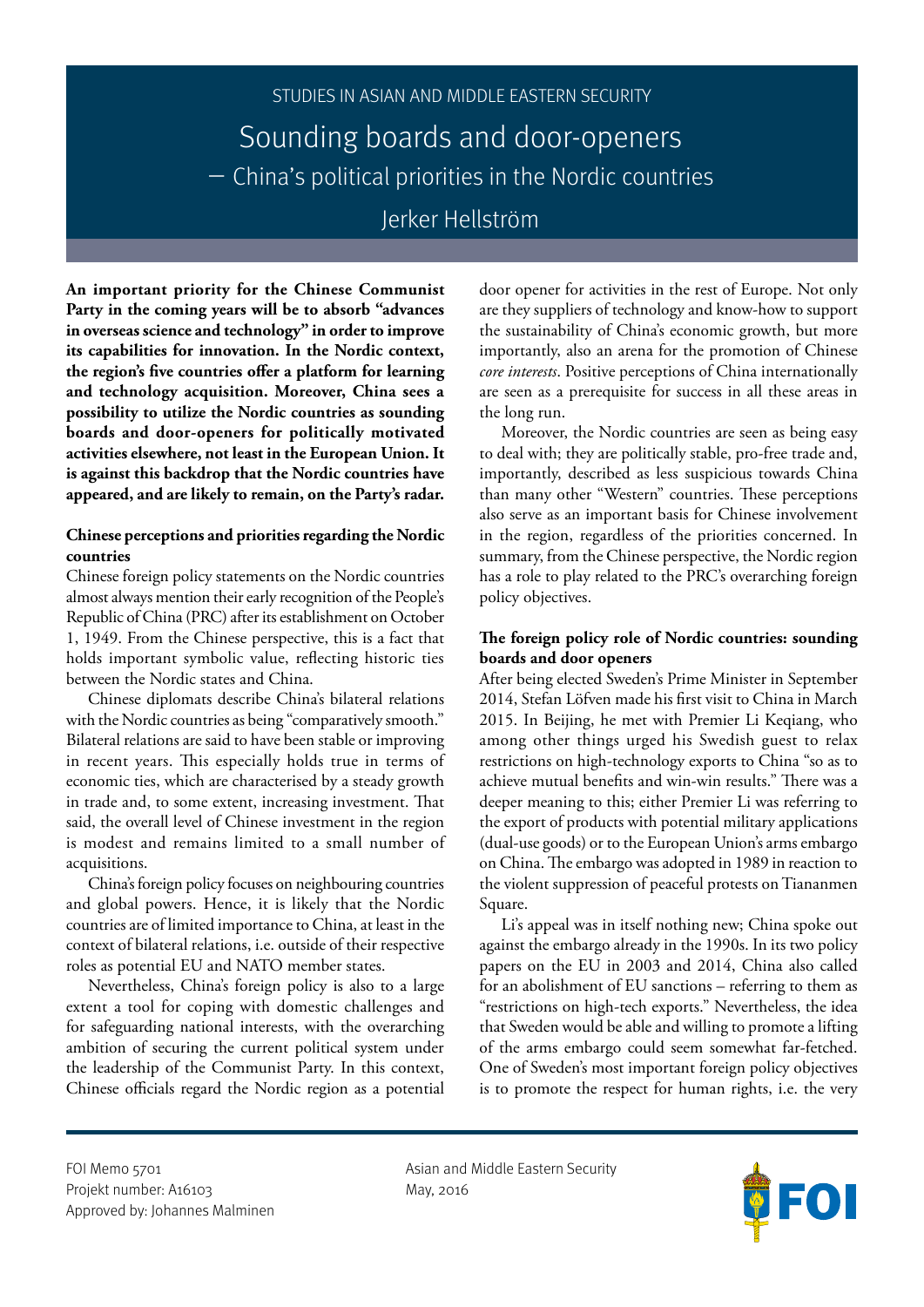

basis for the adoption of the embargo. As such, Sweden is among the EU member states that are least likely to lobby Brussels for a lifting.

Why, then, did China approach Sweden to reiterate its opposition against the embargo? Previously, such statements had been made in high-level meetings with counterparts from Germany, France and the United Kingdom. In fact, Premier Li's proposal to the Swedish Prime Minister reflects one of China's political priorities vis-à-vis the Nordic countries; namely the possibility to utilize them as sounding boards and door-openers for politically motivated activities elsewhere, not least in the European Union. According to a Chinese diplomat, bilateral agreements with the Nordic countries "can have a positive effect on the EU as a whole," meaning that such agreements could influence EU policy on China in ways beneficial to Beijing.

The Swedish example is but one of many. Others include the strategic partnership with Denmark in 2008, the currency swap and free-trade agreements (FTA) with Iceland in 2010 and 2013, respectively, and the FTA negotiations with Norway, which China abandoned shortly after the announcement of the 2010 Nobel Peace Prize (see further below). Iceland and Norway, not being EU member states, are easy for China to deal with for the simple reason that Beijing will never have to involve Brussels in bilateral matters.

Commenting on the FTA with Iceland, a Chinese diplomat asserted that the country could serve as a potential "role model" for China's interactions with small countries. An FTA with Sweden, Denmark or Finland is inconceivable due to their membership in the EU – but what is substantially higher up on China's agenda is an FTA with the EU. The China-Iceland FTA should be viewed against this backdrop. China's previous Premier Wen Jiabao also stated during his visit to Iceland in 2012 that the agreement would "act as a model for others."

Importantly, the FTA means that Iceland – unlike the EU – has recognised China as a market economy. The EU's refusal to grant China market economy status remains one of the most contentious issues in Beijing's relationship with Brussels. Hence, the FTA with Iceland is a "side-door approach" to further engagement with the European economy.

### **Acquisition of technology and know-how**

The Nordic countries, despite being small in terms of population, have developed unique technologies and become known for their innovation capabilities. The investments and trade deals made by Chinese corporations is a reflection of China's priorities in terms of technology needs, at least in terms of available sectors for overseas investment in the region.

Judging by major completed acquisitions, it is possible to identify three sectors of interest: technology and manufacturing, brands, and services. Due to the 1.8 billion USD acquisition of Volvo Cars by China's Geely in 2010, Sweden was the fourth largest recipient of Chinese investment during 2000-2011 among the EU member states, after France, the UK and Germany. Total Chinese foreign direct investment (FDI) in Sweden during the period was 2.3 billion USD.

The fact that the Volvo acquisition makes up the majority of Chinese investment in Sweden during this period highlights a broader challenge for Nordic countries to attract FDI from China: Chinese enterprises are looking to invest in large-scale operations, rather than small- and mid-sized businesses, but corporations of this size are seldom up for sale in the Nordic countries.

Few areas are given as much focus during Chinese highlevel visits and in official statements as the area of renewable energy technologies – regardless of which of the Nordic countries is concerned. This rhetorical emphasis, however, has yet to be reflected in actual business deals.

Moreover, China is eager to gain know-how in the spheres of deep-sea offshore drilling technology (Norway) and geothermal energy technologies (Iceland). There is also an interest in defence technology, both in terms of imports and direct investment (Sweden in particular); however, such deals are hampered by the EU arms embargo. An equally important priority according to Chinese interlocutors is to acquire know-how on Arctic affairs, especially with the prospect of new sea lanes becoming available for commercial shipping due to the melting of the Arctic ice.

## **Chinese promotion of** *core interests*

China's "core interests" are a set of non-negotiable interests that are increasingly forming part of China's rhetoric in bilateral relations and international fora. These interests can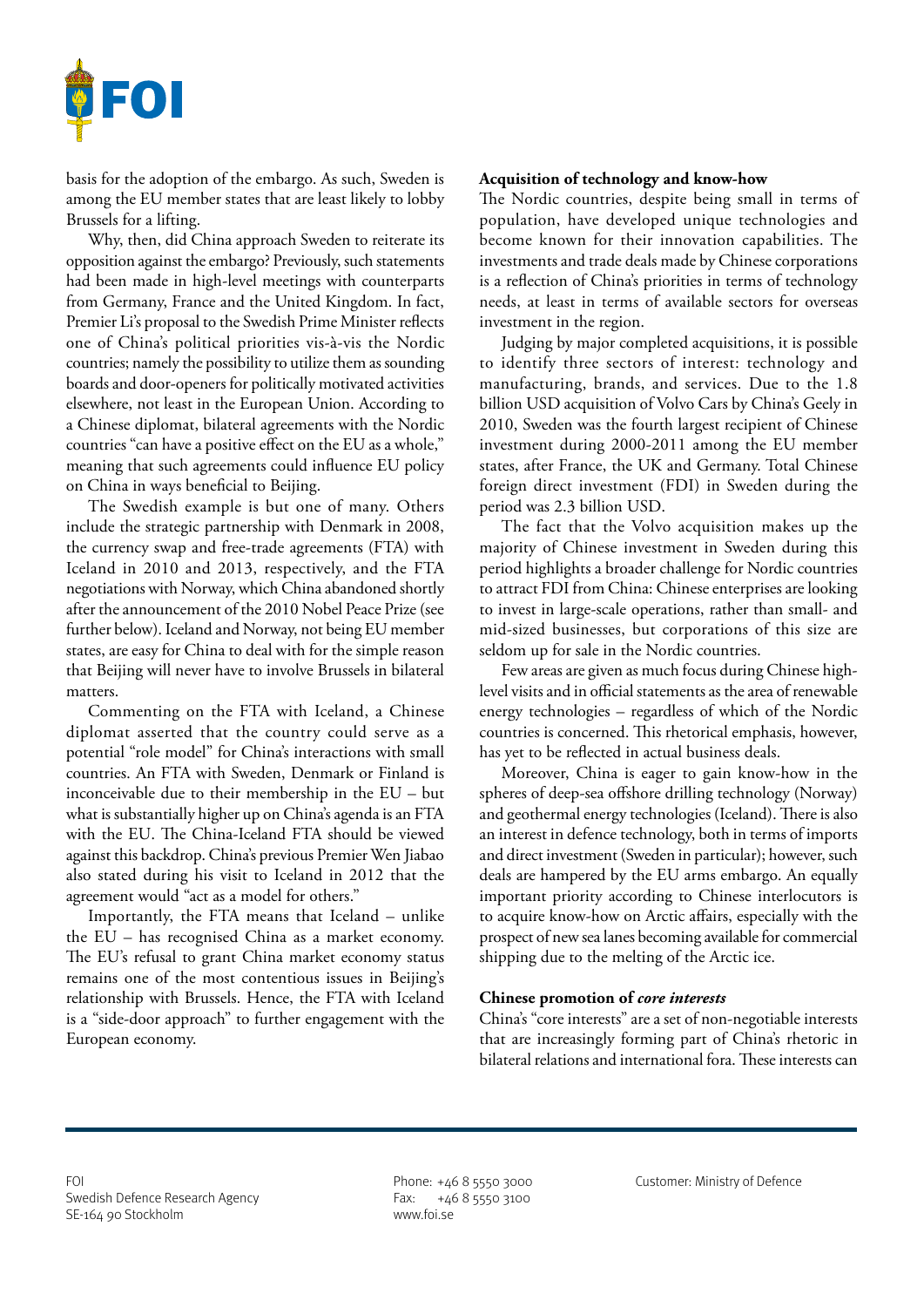

be divided into three areas: 1) Domestic political stability – i.e. safeguarding the current political system and Chinese Communist Party's continued monopoly on power; 2) Territorial integrity and national sovereignty – including national reunification with Taiwan and issues relating to Chinese sovereignty over Tibet and Xinjiang; and 3) Sustainable economic and social development.

On the one hand, China wishes to steer clear of issues that could put political relations in jeopardy, while, on the other hand, it will not accept perceived external interference in its domestic affairs. In fact, in its interactions with the Nordic countries, the issue of core interests mainly relates to challenges in terms of conflicting values. In countries with a tradition of engagement and activism in the sphere of human rights, there is a constant risk that China's defence of its so-called *core interests* will affect bilateral relations. The following examples demonstrate how this may happen.

In late August, 2010, Xi Jinping – China's vice-president at the time – met with Norway's then-foreign minister, Jonas Gahr Støre, in Beijing. During the meeting, Xi stated that bilateral relations would see a healthy development as long as there was mutual respect for each other's "core interests." Only five weeks later, the Norwegian Nobel Committee announced that it would award the imprisoned Chinese regime critic Liu Xiaobo the 2010 Nobel Peace Prize. Beijing concluded that Norway had shown disrespect for China's core interests, and initiated a political boycott of Norway that remains until today. From the Chinese perspective, the Nobel Committee – with tacit support from the Norwegian government – had questioned China's political and judicial system by awarding the Peace Prize to a convicted felon. China's ambassador to Norway later referred to the incident as "an attempt to undermine China's stability and development."

In May, 2009, China put political relations with Denmark on hold after the Danish Prime Minister Lars Løkke Rasmussen and Foreign Minister Per Stig Møller met with the Dalai Lama. Sweden, for its part, has been subject to Chinese criticism related to perceived interference in core interests. Such cases include Swedish statements regarding China's human rights record and the refusal to repatriate Uighur individuals accused by China for having committed acts of terrorism.

Evidence suggests that China is also working proactively to safeguard external interference in its core interests by

other than strictly diplomatic means. For example, an official at China's embassy in Sweden was involved in espionage on Uighur exiles, according to a verdict by the Stockholm District Court in March 2010. China's Ministry of Foreign Affairs denied Chinese state involvement in the affair.

### **Improving perceptions of China**

Media reporting in the Nordic countries on China's domestic policies and its role in international affairs is portrayed by Chinese interlocutors as having a negative bias. Chinese officials are concerned with what they see as a predominantly stereotypical image of China, in line with other "mainstream Western media".

In general, Chinese officials express a wish that Western media would report more on positive aspects, rather than focusing on "negative matters", e.g. issues involving political dissidents. Faced with these challenges, Chinese diplomats have an ambition to promote an "objective" image of China and to correct what they see as misconceptions.

While Beijing has yet to launch a *soft power* push in the Nordic countries, it is clear that the Chinese government is increasingly concerned with how it is depicted in western media. This is not least due to its interest in creating an environment for continued investment activities by Chinese corporations and to facilitate technology transfer to China. Chinese officials are concerned that negative perceptions of China in the Nordic countries could put such ambitions at risk.

Several of China's ambassadors have published opinion pieces in local newspapers on various issues such as bilateral relations with Nordic countries, but also to criticize Japanese politics. The embassies have, moreover, arranged seminars to promote the Chinese government's narratives on the situation for ethnic minorities in China, mainly the Tibetans and the Uighurs.

The Chinese government's establishment of Confucius Institutes and cultural centres should also be regarded as part of budding soft power efforts. While attempts to influence the image of China in the Nordic countries have so far been rather limited in scope, Chinese officials expect that perceptions of China may improve in coming years due to an "increasing interest in China."